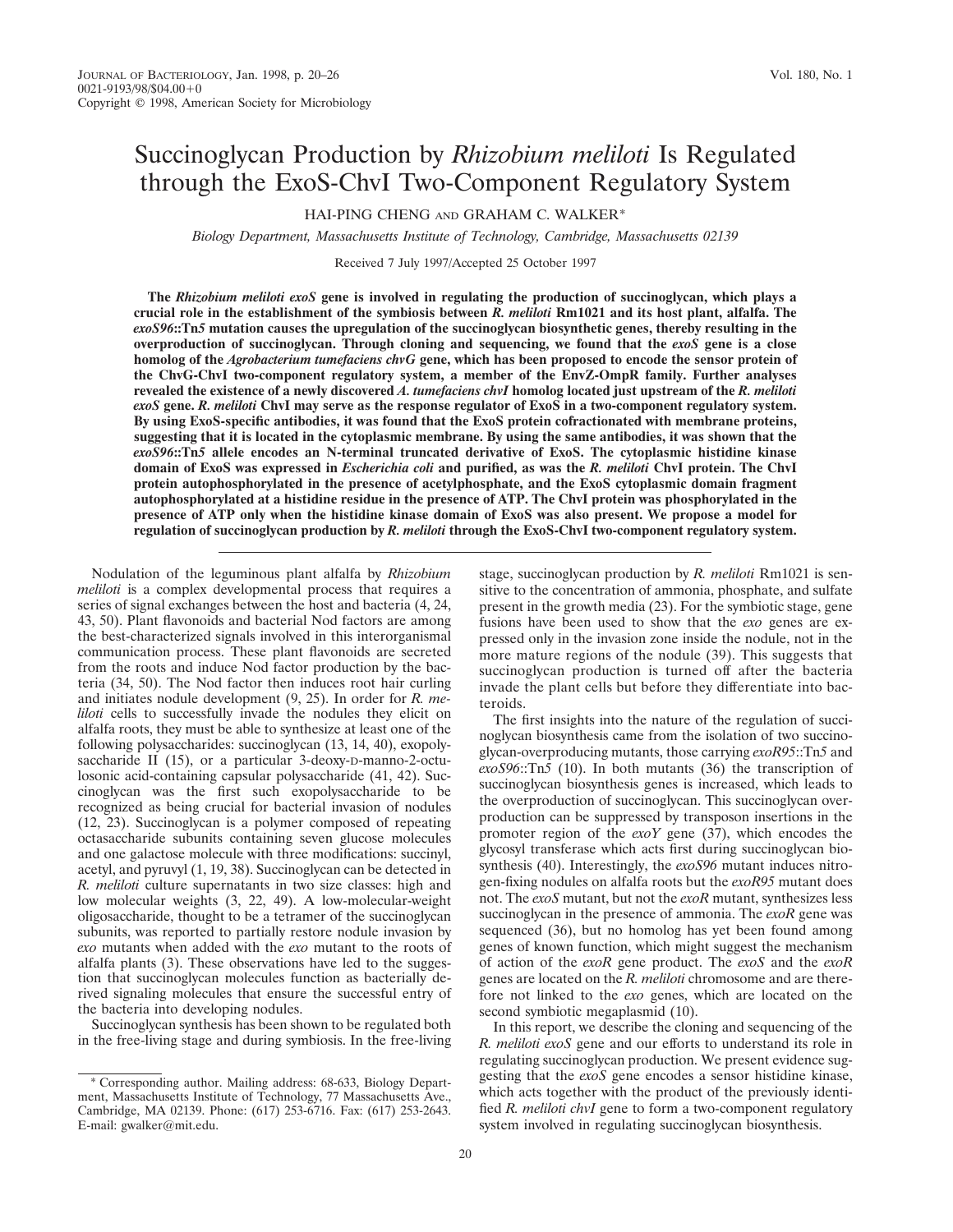#### **MATERIALS AND METHODS**

**Bacterial strains and growth media.** *R. meliloti* Rm7096 carrying the *exoS96*::Tn*5* mutant allele was derived from wild-type strain Rm1021 (10). The following media were used for the growth of bacteria. Luria-Bertani LB medium was used for *Escherichia coli*, and LB medium with 2.5 mM MgSO<sub>4</sub> and 2.5 mM CaCl<sub>2</sub> was used for *R. meliloti* (13). Mannitol-glutamate-salt (MGS) medium was used in experiments in which succinoglycan production was measured (15). Agarose was used at 1.5% as a solid medium. The following antibiotics were also used at the concentrations indicated: ampicillin, 100  $\mu$ g/ $\mu$ l; gentamicin, 15  $\mu$ g/ $\mu$ l; kanamycin, 25  $\mu$ g/ $\mu$ l; neomycin, 200  $\mu$ g/ $\mu$ l; and streptomycin, 100  $\mu$ g/ $\mu$ l.

**Cloning and sequencing.** The Tn*5*-derived kanamycin resistance marker and IS*50L* along with adjacent *R. meliloti* DNA was cloned into plasmid pNEB193 (New England Biolabs, Beverly, Mass.) from *Sal*I-digested genomic DNA of the *exoS96*::Tn*5* mutant and sequenced. The *exoS* gene carrying the 5.3-kb *Bgl*II fragment of pM13 (10) was cloned into pMCS5 (17) and named pHC50. The 5.3-kb region was then subcloned into the same vector in three fragments, and nested deletions from opposite directions were made from the subclones. Both strands of DNA of the *exoS* gene and part of the downstream region have been sequenced from these nested deletion constructs manually with a sequencing kit from U.S. Biochemicals (Arlington Heights, Ill.). Parts of the region were also sequenced from pHC50 with an automated sequencer from Perkin-Elmer ABI (Branchburg, N.J.).

**Protein purifications and analyses.** All the proteins that were used in this study were cloned into the pET16b vector from Novagen (Madison, Wis.) so that they were expressed with an N-terminal 10-histidine tag attached. The cloned genes were sequenced for confirmation. The overexpressed protein was purified over a nickel column with the HisBind buffer kit from Novagen in accordance with the protocol for cell lysis and subsequent chromatography provided by the manufacturer. Protein products were resolved in polyacrylamide gel with the Hoffer minigel system (San Francisco, Calif.). The concentrations of polyacrylamide gel are indicated in the figure legends.

In the case of the incomplete and complete predicted cytoplasmic domains of ExoS, ExoS<sub>cyto67</sub>, and ExoS<sub>cyto72</sub>, respectively, both proteins had to be solubilized from inclusion bodies in 6 M urea and purified on a nickel column in 6 M urea. Both purified proteins were renatured as described by Jin et al. (20) by being dialyzed, without stirring for 18 h and then with stirring for 18 h, against the renaturing buffer (20 mM HEPES [pH 7.4], 50 mM KCl, 5 mM dithiothreitol, 50% glycerol).

A membrane protein fraction was prepared in accordance with the protocol described by Chervitz et al. (6) with some modification. Cells from 400 ml of saturated culture were collected and resuspended in 5 ml of lysis buffer. Cells were lysed with a microtip powered by a Sonicator from Heat Systems (Farmingdale N.Y.) at power level 3 with 2.5 s on and 2.5 s off. The total on time was 7 min for *E. coli* cells and 10 min for *R. meliloti* cells. The suspension was then subjected to centrifugation at  $7,600 \times g$  for 20 min to remove intact cells; this was followed by centrifugation at  $27,000 \times g$  for 20 min to collect membrane protein embedded in the cytoplasmic membrane.

**Antibody generation and immunoblot analysis.** To obtain polyclonal antibodies against ExoS, the purified cytoplasmic domain of ExoS was resolved on a polyacrylamide gel. The gel was stained in 0.05% Coomassie brilliant blue R-250 prepared in water for 10 min at room temperature with shaking. The lightly stained protein band was then cut out. The gel slices containing protein were used by HRP Inc. (Denver, Pa.) to raise antibodies against ExoS in rabbits. Western blot analyses with ExoS-specific antibodies were conducted by use of the Western Light chemiluminescent detection system from Tropix, Inc. (Bedford, Mass.) according to the manufacturer's instructions.

Autophosphorylation and kinase assay of  $ExoS<sub>cyto72</sub>$ . The purified  $ExoS<sub>z</sub>$ protein was mixed with  $[\gamma^{32}P]$ ATP in the reaction buffer (30 mM HEPES [pH 7.4], 10 mM MgCl<sub>2</sub>, 5 mM CaCl<sub>2</sub>, 50 mM KCl) along with enough unlabeled ATP to give a final concentration of 0.4  $\mu$ M. The reaction mixture was incubated at room temperature for 10 min. The volumes of the reaction mixtures were reduced under centrifugation in Microcon-10 units (Amicon, Beverly, Mass.). The concentrated, labeled protein was mixed with or without the purified ChvI protein for an additional 5 min before being mixed with an equal volume of  $2\times$ loading buffer to stop the reactions. The samples containing  $Exos<sub>cyto72</sub>$  were boiled before being resolved on gels. The samples containing labeled ChvI protein were not boiled because boiling causes dephosphorylation of phosphorylated ChvI (data not shown). To test the pH stability of phosphorylated  $Exos<sub>cyto72</sub>$ , the labeled protein was further incubated in 0.1 N HCl or 0.1 N NaOH for an additional 5 min before the addition of  $2\times$  loading buffer.

**Autophosphorylation assays of ChvI.** The autophosphorylation of ChvI protein was assayed as previously described (35), with some modifications. [<sup>32</sup>P]acetylphosphate was synthesized with 0.3 U of *E. coli* acetate kinase (Sigma) in a buffer containing 25 mM Tris-HCl (pH 7.4), 60 mM KOAc, 10 mM  $MgCl<sub>2</sub>$ , and 10  $\mu$ Ci of [ $\gamma$ -<sup>32</sup>P]ATP. The reaction was conducted at room temperature for 20 min; acetylphosphate was separated from the enzyme with a Microcon-10 microconcentrator (10,000-molecular-weight cut-off; Amicon), 3 µg of purified His-ChvI protein was added, and the sample was further incubated for 10 min. The phosphorylated ChvI was further incubated with 0.1 N HCl or 0.1 N NaOH for 5 min and neutralized by the addition of 0.1 N NaOH or 0.1 HCl, respectively. All reactions were stopped by the addition of equal volumes of  $2\times$  sodium dodecyl sulfate loading buffer.

**Nucleotide sequence accession number.** The GenBank accession number for the DNA sequence of the *exoS* region is AF027298.

## **RESULTS**

**Cloning and sequencing the** *exoS* **gene.** To identify the *exoS* gene, we took advantage of the transposon-generated *exoS96*::Tn*5* allele and the *exoS*<sup>1</sup> cosmid, pM13 (10). The *exoS*<sup>1</sup> gene had been localized to a 5.3-kb *Bgl*II fragment of genomic DNA. We first cloned a *Sal*I DNA fragment containing IS*50L* and the kanamycin resistance gene portion of the Tn*5* DNA as well as the flanking *R. meliloti* DNA. Although sequencing this *R. meliloti* DNA did not reveal any homologies to previously sequenced genes, primers derived from this DNA allowed us to obtain a sequence from a subclone carrying the 5.3-kb *Bgl*II fragment that represented the DNA flanking the opposite side of Tn*5* in the mutant strain. Analyses of the DNA sequence revealed a 1,737-bp open reading frame which, in the *exoS96* mutant, is interrupted by the insertion of Tn*5* 57 bp downstream of the start of the open reading frame. The predicted ExoS protein from this open reading frame was found to have an overall identity of  $68\%$  and a similarity of 78% to the *Agrobacterium tumefaciens* ChvG protein (Fig. 1). The sharp drop in the homology between ExoS and ChvG in the region of amino acids 135 to 206 of ExoS could be the result of sequencing artifacts. Compared with our repeatedly sequenced *exoS* DNA sequence, the DNA sequences in the region differ by two  $+1$  frameshifts and two  $-1$  frameshifts. Eliminating the difference would boost the homology between ExoS and ChvG to 78% overall identity. Based on the homology of its predicted kinase domain to that of the *E. coli* PhoR protein, the *A. tumefaciens* ChvG protein has been proposed to be the sensor of the ChvG-ChvI two-component regulatory system (5). The *R. meliloti* ExoS protein has an even higher level of identity with the putative histidine kinase domain of *A. tumefaciens* ChvG protein (Fig. 1). Furthermore, the four most conserved signature sequence patterns, the H, N, D/F, and G boxes that are present in all of the sensor histidine kinases, are also found in these two proteins (Fig. 1). The homology of the *R. meliloti* ExoS protein to the *A. tumefaciens* ChvG protein and other known sensor histidine kinases strongly suggests that ExoS serves as the sensor of a two-component regulatory system that regulates succinoglycan synthesis in *R. meliloti*.

Not only does it appear that ExoS is a sensor kinase, but also the characteristics of its predicted sequence suggest that it belongs to the subset of sensor kinases that are integral membrane proteins and that have substantial periplasmic and cytoplasmic domains. Analyses of the hydrophobicity plots of *R. meliloti* ExoS and *A. tumefaciens* ChvG and of their peptide sequences suggest that they have very similar membrane topologies (data not shown). The domain between the first and second transmembrane domains of the *A. tumefaciens* ChvG protein was determined to be a periplasmic domain based on the isolation of two Tn*phoA* fusions (5). The domain between the second and third transmembrane domain contains the highly conserved histidine kinase domain which typically is part of a cytoplasmic domain (5). This N-terminal periplasmic domain and a C-terminal cytoplasmic domain arrangement have been found in many membrane histidine kinase sensor proteins (45). These observations suggest that ExoS similarly has an N-terminal periplasmic domain and a C-terminal cytoplasmic domain which also contains the highly conserved histidine kinase domain.

As we were beginning to sequence DNA in the vicinity of the *exoS* gene in the hopes of identifying a gene encoding the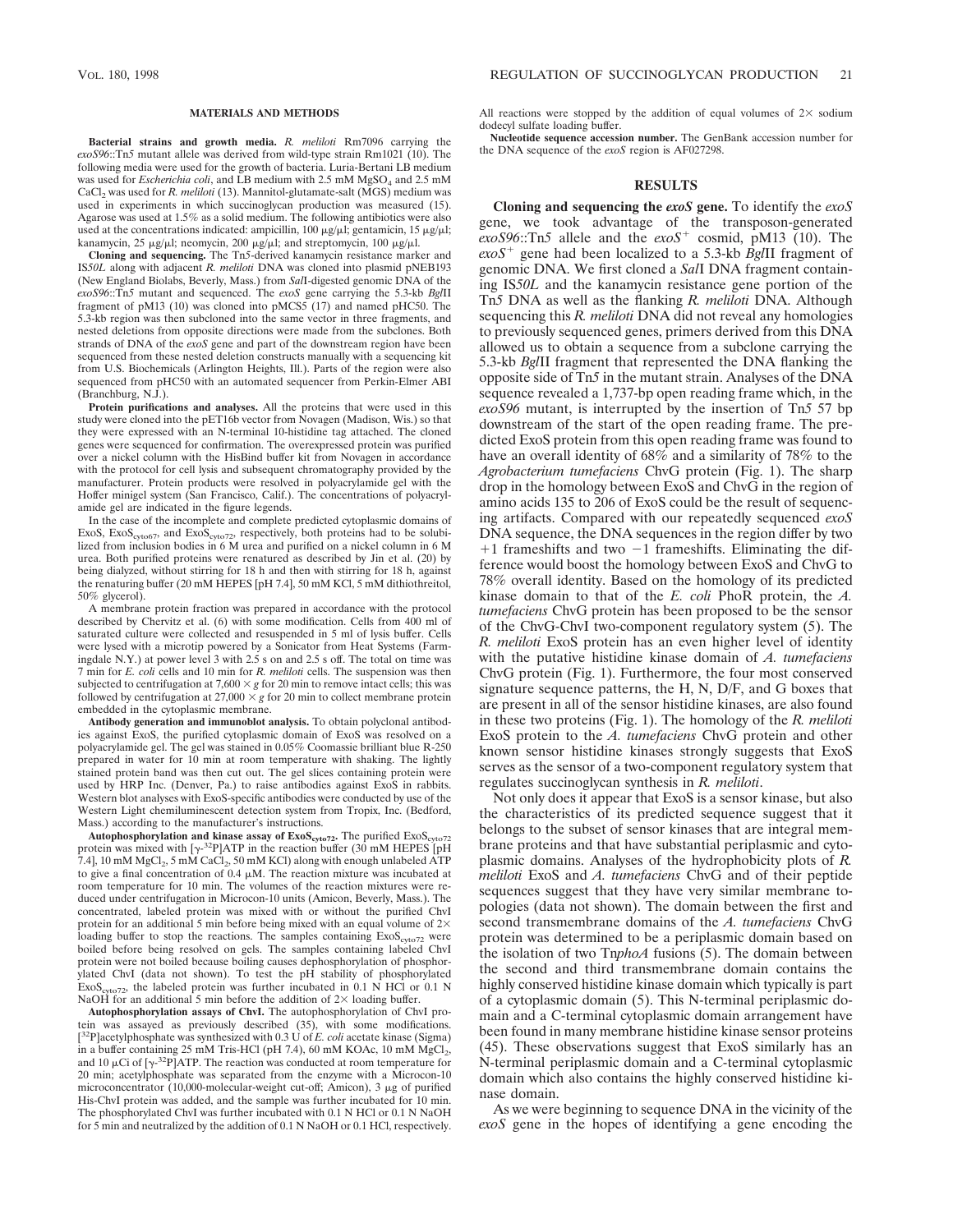

FIG. 1. Alignment of the putative amino acid sequences of the *R. meliloti* ExoS and *A. tumefaciens* ChvG proteins. The two proteins have an overall identity of 68% and a similarity of 78%. Identical residues are shaded. A possible reason for the sharp drop in homology between residues 135 and 206 is discussed in the text. The putative N terminus of ExoS96 is indicated by an arrow. The four boxes highlight the four most important regions, the H, N, D/F, and G boxes, within the histidine kinase domains of sensor proteins in two-component regulatory systems. The site of phosphorylation is indicated by a triangle. The hatched bars indicate predicted transmembrane domains for ExoS (above the sequence) and ChvG (below the sequence).

corresponding regulator of the two-component system, Østerås et al. (31) published data suggesting that *R. meliloti* Rm1021 contained a two-component regulatory system that is similar to the *A. tumefaciens* ChvG-ChvI two-component regulatory system. They reported the sequence of an *R. meliloti* gene homologous to the *A. tumefaciens chvI* gene and that of 360 bp homologous to the 5' end of the *A. tumefaciens chvG* gene (27). As in *A. tumefaciens*, the *chvI* gene is located upstream of the *pckA* gene (phosphoenolpyruvate carboxykinase), which was the focus of their study (31). The DNA sequence of the *R. meliloti chvI-chvG* intergenic region and the first part of the *chvG* gene determined by Østerås et al. was identical to that of our *exoS* gene, which indicates that the *exoS* gene is the putative *chvG* gene postulated by Østerås et al. Taken together, the combined DNA sequence data indicate that *R. meliloti* encodes a putative two-component regulatory system, ExoS-ChvI, that is closely related to the ChvG-ChvI two-component regulatory system of *A. tumefaciens* (Fig. 2).



FIG. 2. Schematic representation of the organization of the *R. meliloti* ExoS-ChvI and *A. tumefaciens* ChvG-ChvI two-component regulatory systems showing the similarity between the two systems. The predicted transmembrane domains and kinase domains are indicated, as are the two cytoplasmic domains of ExoS  $(Exos<sub>evto67</sub>$  and  $Exos<sub>evto72</sub>$ ) that were used in the study. The lengths of the two arrows indicate the sizes of the cytoplasmic domains. The sites of Tn*phoA* insertions in the *chvG* open reading frame and Tn*5* insertion in the *exoS96* mutant are indicated.

*R. meliloti exoS96* **mutation is suppressed by the** *A. tumefaciens chvG* **gene.** In order to determine whether *R. meliloti* ExoS and *A. tumefaciens* ChvG are functionally related, as suggested by the high level of homology between the two, plasmids carrying either the A. tumefaciens  $\mathit{chvG}^+$  gene or the *chvG* gene interrupted by a transposon were introduced into the *R. meliloti exoS96* mutant. The levels of succinoglycan production by the resulting strains were then examined on plates. The presence of the  $A$ . tumefaciens chv $G^+$  gene caused the reduction of succinoglycan production by the *R. meliloti exoS96* mutant, while the transposon-interrupted *chvG* gene did not cause a reduction. This indicates that the *A. tumefaciens chvG* gene can suppress the elevated, constitutive level of succinoglycan synthesis observed in an *exoS96* mutant, suggesting that the *R. meliloti* ExoS and *A. tumefaciens* ChvG proteins are functionally interchangeable in *R. meliloti* cells.

Additional evidence that these two proteins are functionally interchangeable came from the work of Østerås et al. They interrupted the cloned *R. meliloti chvG* gene, which we have now shown is actually the *exoS* gene, and introduced it into *A. tumefaciens chvG* mutants. They found that only the uninterrupted *R. meliloti exoS* gene can suppress the mutant phenotype of the *A. tumefaciens chvG* mutant, which is sensitive to complex growth media (31). They have also shown that the *R. meliloti chvI* gene can suppress the *A. tumefaciens chvI* mutant. These results suggest that the heterologous pairs of sensors and response regulators from the two organisms can interact effectively.

**ExoS cofractionates with the membrane.** In the hope of obtaining sufficient ExoS protein for raising antibodies and for biochemical characterization, we expressed N-terminal Histagged ExoS in *E. coli* under the control of the T7 promoter. However, after induction no extra protein band corresponding to the predicted molecular weight of ExoS was detected when all the proteins from the induced cells were resolved on a polyacrylamide gel. For increased sensitivity, we separated the proteins from the induced cells into cytoplasmic and membrane fractions. One small extra band having the predicted molecular weight for ExoS could be seen when membrane proteins were separated on a gel. The very small amount of ExoS protein present in the induced cells would have made it difficult to purify enough protein for raising antibodies. There-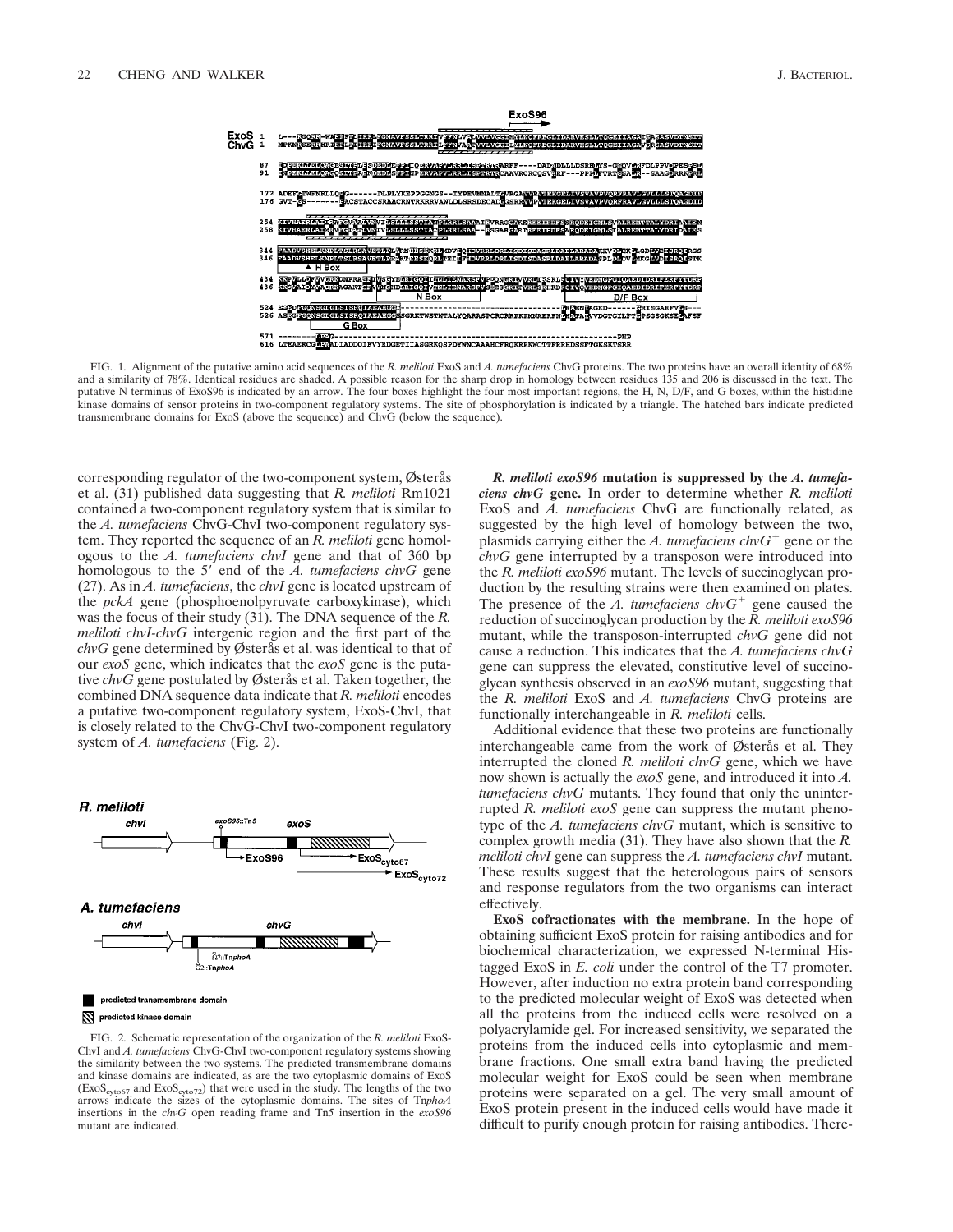

FIG. 3. Comassie blue-stained sodium dodecyl sulfate-polyacrylamide gel of protein samples from the purification of the cytoplasmic domain of ExoS,<br>ExoS<sub>cyto67</sub>. Lane 1, protein size standards; lanes 2 and 3, total cellular proteins from cells carrying cloning vectors only that were grown under uninduced and induced conditions, respectively; lanes 4 and 5, total cellular proteins from cells carrying the plasmid encoding ExoS<sub>cyto67</sub> that were grown under uninduced and induced conditions, respectively; lane 6, ExoS<sub>cyto67</sub> purified over a nickel column.

fore, we instead constructed a plasmid that expressed an Nterminal His-tagged fragment of ExoS, ExoS<sub>cyto67</sub>, consisting of amino acids 301 to 547, the region constituting most of the predicted histidine kinase domain. This ExoS<sub>cyto67</sub> protein was produced at high levels but was insoluble. We thus solubilized inclusion bodies in urea, purified the  $Exos<sub>cyto67</sub>$  protein over a nickel column, resolved the purified protein on a polyacrylamide gel (Fig. 3), and raised antibodies against ExoS with the gel-purified protein. The removal of urea from the purified protein resulted in the precipitation of the protein.

The ExoS-specific antibodies were used to determine the cellular location of the ExoS protein. The total cellular protein of the wild-type strain Rm1021 cells was fractionated into cytoplasmic and membrane proteins after sonication and centrifugation. Equivalent amounts of protein from both fractions were resolved on a polyacrylamide gel, blotted, and probed with ExoS-specific antibodies. As shown in Fig. 4A, one strong band could be seen in the lane containing membrane proteins while one band of much lower intensity migrated at the same position in the lane containing cytoplasmic proteins. This lower-intensity band disappeared when the cytoplasmic protein fraction was subjected to further centrifugation at higher speed, which suggests that the band represents a small amount of ExoS that was associated with the smaller vesicle of the cytoplasmic membrane. These results indicate that ExoS is a



FIG. 4. Cellular distribution of the ExoS protein examined in an immunoblot by using ExoS-specific antibodies. (A) Total cellular proteins from wild-type strain Rm1021 were separated into membrane and cytoplasmic fractions and examined in an immunoblot by using ExoS-specific antibodies. The ExoS protein was found to cofractionate predominantly in the membrane protein fraction. The cross-reacting material in the cytoplasmic protein fraction can be removed by additional high-speed centrifugation, suggesting that it represents ExoS protein which associated with smaller vesicles of cytoplasmic membrane. (B) Membrane proteins from Rm1021 and the *exoS96* mutant were examined in an immunoblot by using ExoS-specific antibodies. Lane 1, wild-type strain proteins; lane 2, *exoS96* mutant proteins. The ExoS band is missing from the lane containing ExoS96 membrane proteins. A faint new band, which is about 1/20 of the intensity of that of ExoS is seen; the band represents a protein that is 5 kDa smaller than ExoS.

membrane protein. This conclusion is consistent with the computer analyses of its putative peptide sequence and with the fact that ExoS cofractionated with membrane proteins in *E. coli*. Thus, it appears that ExoS is a sensor protein located in the cytoplasmic membrane.

*exoS96* **encodes an N-terminal truncated version of ExoS that cofractionates with the membrane.** We were interested in the properties of the *exoS96*::Tn*5* allele for several reasons. We had initially assumed that it was a null allele because it was caused by a Tn*5* insertion and because the *exoS96*::Tn*5* allele was recessive to  $e\alpha S^+$  carried on pM13 (10), an IncP-based cosmid vector. However, we were unsuccessful in homogenotizing a construct of the *exoS* gene in which part of the open reading frame had been replaced by a drug marker, despite several attempts employing minimal medium and the procedures that we have used routinely to generate hundreds of disruptions in *R. meliloti*. We were also unable to interupt the *chvI* gene by using the same approach. Furthermore, Østerås et al. (31) had reported that they were unsuccessful in homogenotizing *chvG*::Tn*5* mutations into the genome. These observations raised the possibility that the *R. meliloti chvI* and *exoS* genes could not be deleted in a wild-type *R. meliloti* background and that there was something special about the *exoS96* allele.

In the *exoS96*::Tn*5* mutant, the site of insertion is within the *exoS* open reading frame, 57 bp downstream from the putative start site of the open reading frame. There is an in-frame ATG start codon 135 bp downstream from the beginning of the open reading frame. Since there is an *E. coli* outward-facing promoter within 69 bp of the end of IS*50R* (7), it seemed possible that the rest of the *exoS* open reading frame could still be transcribed in *R. meliloti* at a low level and then translated. This would result in the synthesis of a truncated ExoS missing the first 45 amino acids at the amino terminus, which would make the ExoS96 protein 5 kDa smaller than the ExoS protein. To examine this possibility, equal amounts of membrane proteins from the *exoS96* mutant were resolved side by side with those from the wild-type strain and were probed with anti-ExoS antibodies (Fig. 4B). For the *exoS96* mutant, the wildtype ExoS band was missing. However there was a band which was about 5 kDa smaller. Its intensity was only 1/20 that of the ExoS band. These results suggest that in the *exoS96* mutant there is a truncated ExoS being made at approximately 1/20 the level of ExoS in the wild-type strain. The size reduction detected in the experiment was consistent with our prediction, which suggests that the ATG located 136 bp inside the *exoS* open reading frame is being used to start the translation. The lower level of the ExoS96 protein compared to the ExoS protein could be due to a low level of transcription, a lack of a proper ribosomal binding site in front of the ATG start codon, or both.

**The cytoplasmic domain of the ExoS protein can autophosphorylate at a histidine residue in vitro in the presence of ATP.** The high level of homology of ExoS to the histidine kinase domains of *E. coli* PhoR and EnvZ strongly suggests that ExoS is a histidine kinase which would autophosphorylate at the conserved histidine residue in the presence of ATP (Fig. 1). To confirm biochemically that ExoS has histidine kinase activities, plasmid pHC72 was constructed to express the entire cytoplasmic domain of ExoS,  $Exos<sub>cyto72</sub>$ , with an N-terminal histidine tag (Fig. 2). The  $Exos<sub>cyto72</sub>$  protein consists of amino acids 281 to 578 from ExoS and forms inclusion bodies when it is overexpressed. It was purified under denaturing conditions and renatured as described in Materials and Methods. When the purified and renatured  $Exos<sub>cyto72</sub>$  protein was incubated with  $[\gamma^{32}P]$ ATP and then resolved on a polyacrylamide gel, a band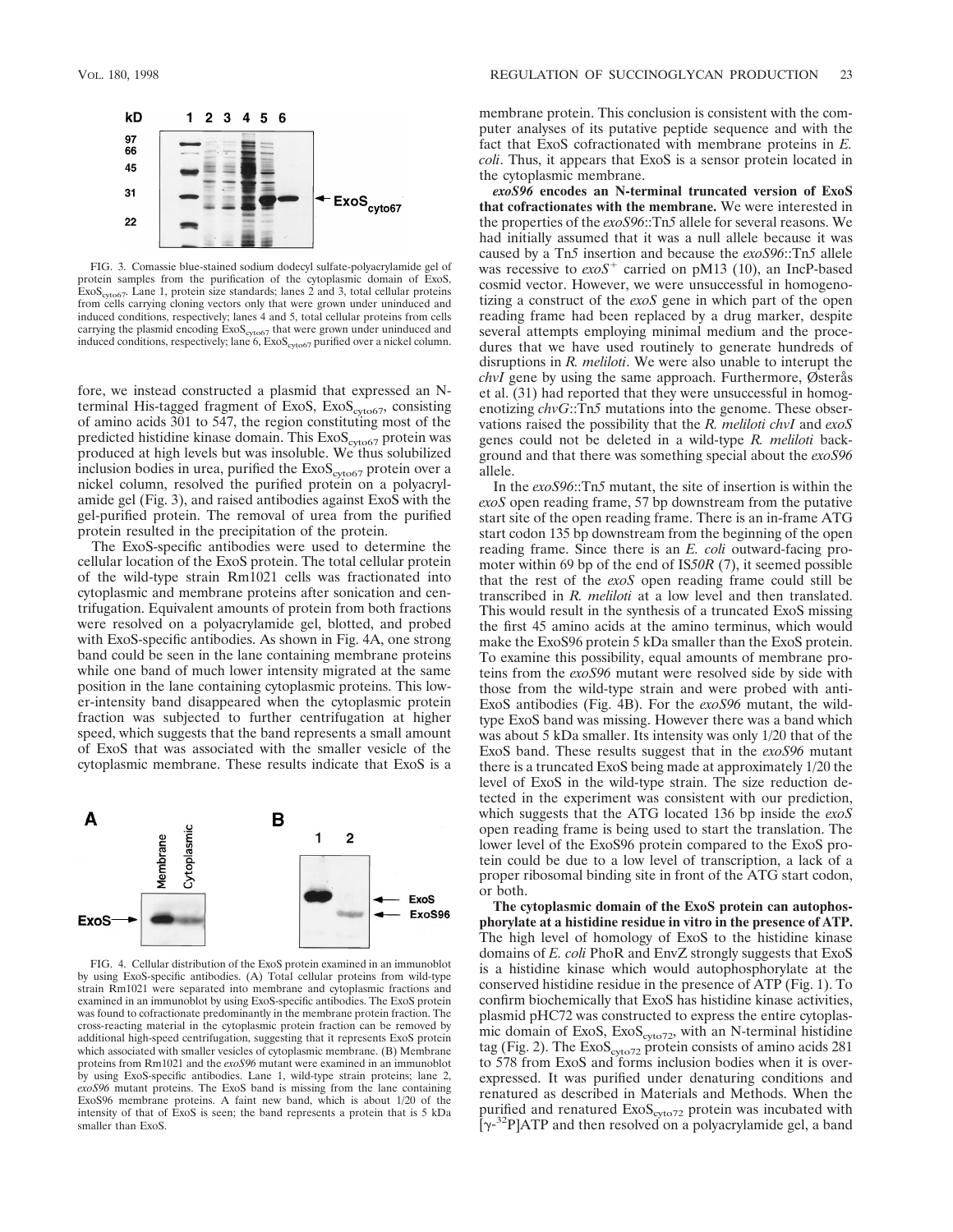

FIG. 5. Autoradiograph demonstrating autophosphorylation of the ExoS and ChvI proteins. (A)  $Exos<sub>cyto72</sub>$  protein autophosphorylates in the presence of  $[\gamma^{.32}P]$ ATP. The phosphorylated ExoS<sub>cyto72</sub> loses its phosphate at acidic pH (0.1 N HCl), but not at neutral (buffer; pH 7.4), and alkaline (0.1 N NaOH) pHs. (B) ChyI protein autophosphorylates in the presence of  $[^{3$ phosphorylated ChvI protein loses its phosphate at alkaline pH (0.1 NaOH), but not at neutral (pH  $7.\overline{4}$ ) and acidic (0.1 N HCl) pHs.

appeared on the autoradiograph at the position corresponding to that of  $Exos_{\text{cycot2}}$  (Fig. 5). This indicated that the cytoplasmic domain of ExoS can autophosphorylate in the presence of [ $\gamma$ -<sup>32</sup>P]ATP, a property which is a characteristic of all tested sensor proteins of two-component regulatory systems.

To test whether a histidine residue is the site of phosphorylation, we examined the stability of phosphorylated  $Exos_{cyto72}$ protein at different pHs (28). Histidyl-phosphate is stable at neutral and alkaline pH but is not stable at acidic pH. The phosphorylated  $ExoS<sub>cyto72</sub>$  protein was further incubated for 5 min at neutral (no additional buffer), acidic (0.1 N hydrochloric acid), or alkaline (0.1 N sodium hydroxide) pH (Fig. 5A). The  $Exos<sub>cyto72</sub>$  only lost the phosphate label after the acid treatment, an observation consistent with a histidine residue being the site of phosphorylation.

**The ChvI protein can autophosphorylate at an aspartate residue in vitro in the presence of acetylphosphate.** On the basis of its sequence homology, and because of the genetic analysis of its *A. tumefaciens* homolog, the *R. meliloti* ChvI protein has been said to function as a response regulator in a two-component regulatory system (31). Because many response regulators have been shown to autophosphorylate in the presence of acetylphosphate (26, 45), we decided to test whether the *R. meliloti* ChvI protein shared this distinctive property.

We therefore cloned the *chvI* open reading frame and expressed a derivative carrying an N-terminal oligohistidine tag in *E. coli*. The resulting soluble protein was purified through a nickel column. The purified ChvI protein was then incubated with 32P-acetylphosphate. As shown in Fig. 5B, the ChvI protein became radiolabeled when [32P]acetylphosphate was present, suggesting that ChvI can autophosphorylate by using acetylphosphate as the phosphate donor. The phosphorylated ChvI is stable under acidic but not alkaline conditions; this is consistent with the phosphorylation occurring at an acidic residue (35), most likely Asp-52 by analogy to other response regulators. The ChvI protein was not phosphorylated when it was incubated with  $[\gamma^{32}P]ATP$  (Fig. 6). All of these results are consistent with ChvI being a response regulator of a twocomponent regulatory system.

**The cytoplasmic domain of ExoS phosphorylates ChvI in vitro.** To examine whether the cytoplasmic domain of ExoS has kinase activity, purified  $Exos<sub>cyto72</sub>$  was tested for its ability to phosphorylate the *R. meliloti* ChvI protein. If the  $Exos<sub>ext072</sub>$ protein was first allowed to autophosphorylate by incubation with  $[\gamma^{-32}P]ATP$  and then was mixed with purified ChvI protein, the ChvI protein became radiolabeled (Fig. 6). The ChvI protein was not labeled if  $Exos<sub>cyto72</sub>$  was omitted from the



FIG. 6. Autoradiograph showing that  $Exos<sub>cyto72</sub>$  phosphorylates ChvI protein in the presence of  $[\gamma^{32}P]ATP$ . The ChvI protein became phosphorylated only when  $\text{ExoS}_{\text{cyto72}}$  was present as well.

reaction. This indicates that the cytoplasmic domain of ExoS phosphorylates ChvI, which in turn suggests that the ExoS protein is a protein kinase. These results suggest that ExoS is a membrane-bound histidine kinase sensor protein of the ExoS-ChvI two-component regulatory system. As had already been noted (31), the ChvI protein is homologous to response regulators that are phosphorylated on an aspartate residue by the histidine kinase activity of the corresponding sensor protein.

## **DISCUSSION**

Taken together, the data presented in this paper suggest that the *exoS* and *chvI* genes constitute a two-component regulatory system that plays a role in controlling succinoglycan production by *R. meliloti*. The organization of the *exoS* and *chvI* genes is also typical of that of a two-component regulatory system. ExoS contains all four highly conserved protein sequence signatures that have been found in all of the histidine kinase sensor proteins, suggesting that ExoS is also a histidine kinase sensor protein. Our biochemical data support the respective roles for these two proteins that are suggested by analyses of their sequences.

From the computer analyses of its amino acid sequence, ExoS was predicted to be a membrane protein with two transmembrane domains, one close to the N terminus and the other in the middle of the protein. The proposed membrane location of ExoS is consistent with our observations that intact ExoS proteins cofractionated with membrane proteins in both *R. meliloti* and *E. coli*. Since ExoS and *A. tumefaciens* ChvG are functionally exchangeable and have similar hydrophobicity profiles, they most likely have similar membrane topologies. It has been shown that the *A. tumefaciens* ChvG protein has an N-terminal periplasmic domain and a C-terminal cytoplasmic domain (5). The ChvG protein was also proposed to possibly have a third transmembrane domain at the C terminus (5) which ExoS does not have. We have shown that the putative cytoplasmic domain of ExoS has kinase activity. Thus, we propose that ExoS is a histidine kinase sensor protein located in the cytoplasmic membrane that has an N-terminal periplasmic domain and a C-terminal cytoplasmic kinase domain. This is the typical membrane topology for a membrane-bound sensor protein of a two-component regulatory system (45).

Our discoveries concerning *R. meliloti exoS* and *chvI*, together with a consideration of other two-component regulatory systems (52), suggest a possible model for the regulation of succinoglycan production by the ExoS-ChvI two-component regulatory system. According to our model, ExoS forms homodimers in the cytoplasmic membrane, and the periplasmic sensor domain of ExoS can switch between activated and nonactivated forms. In the presence of an as yet unknown envi-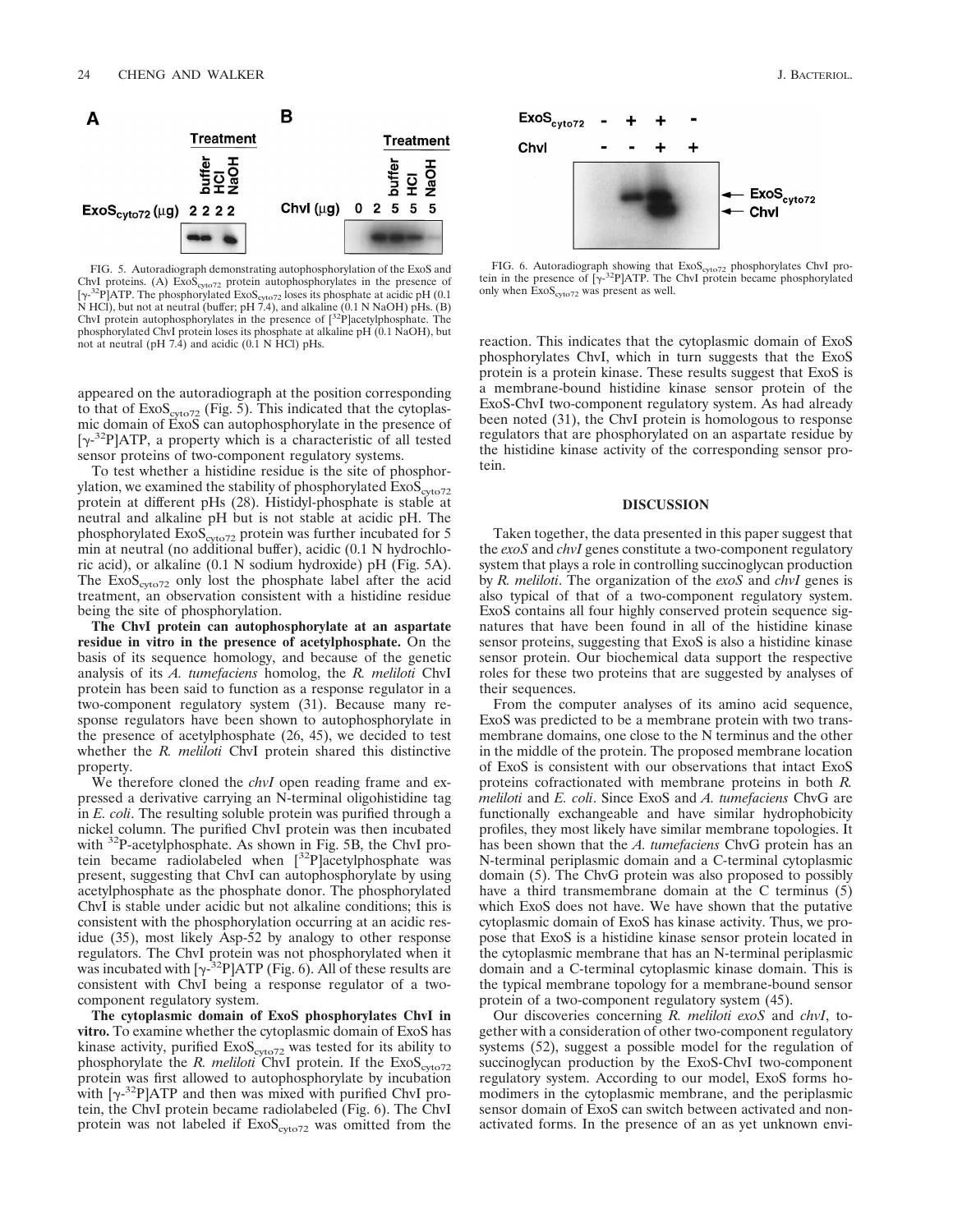ronmental signal, the sensor domain stays in the activated form. The sensing of the signal is passed through the membrane by means of a minor structural change in the sensing domain and activates the cytoplasmic kinase. The response regulator, ChvI, is then phosphorylated and activates the transcription of the *exo* genes, thereby increasing production of succinoglycan.

We were initially surprised to find that the *exoS96*::Tn*5* mutant expresses a smaller ExoS derivative with an N-terminal truncation because the *exoS96*::Tn*5* allele is recessive to an  $\epsilon x \circ S^+$  gene carried on an IncP cosmid (10). Since most of the sensors have both kinase and phosphatase activity (2, 29, 45), our data are most easily explained by postulating that it is this truncation that makes ExoS96 into a constitutively active kinase or a defective phosphatase and that results in the consequent overexpression of the *exo* genes and the overproduction of succinoglycan. A consideration of the findings for other two-component regulatory systems, which are described below, provides a possible explanation for the phenotype of the *exoS96* mutant and helped us refine our model.

It has been shown for *E. coli* CheA (45), EnvZ (53), and NtrB (30) and for *A. tumefaciens* VirA (32) that homodimers are the active forms of the two-component sensor proteins. The autophosphorylation of NtrB and EnvZ has been shown to involve *trans*-phosphorylation between subunits of a dimer based on the in vivo complementation between wild-type proteins and various mutant forms of the proteins (30, 53). The dimerized form of phosphorylated CheA serves as a phosphate donor, and monomers of phosphorylated CheA have to dimerize before they can serve as phosphate donors (46). The *A. tumefaciens* VirA protein has been shown to form dimers in the cytoplasmic membrane that can be cross-linked on the surfaces of live cells (32). Coexpression of mutant forms of the VirA protein in the wild-type strain inhibits the function of the VirA protein, which suggests the formation of an inactive heterodimer of active and inactive forms of the VirA protein (32).

The amino-terminal peptide leading to the first transmembrane domain and the two transmembrane domains around the periplasmic domain have been found to have a large impact on the sensing ability of the periplasmic domain in sensors of several other two-component regulatory systems. Point mutations in the first transmembrane domain of the *A. tumefaciens* VirA protein (11, 21) can turn VirA into a constitutively active or inactive sensor kinase (11, 33, 48). Replacing either of the two transmembrane domains of the VirA protein with that of the *E. coli* aspartate sensor, Tar, reduces the ability of the VirA protein to respond to its inducer (48). In the nitrate- and nitrite-sensing dual two-component regulatory system, a single substitution of one of the amino acids that precedes the first transmembrane domain made one of the sensors, NarX, stay constitutively active, resulting in upregulation of the relevant genes (51). In the *E. coli* EnvZ-OmpR system, sensor EnvZ has both kinase and phosphatase activities. One particular amino acid substitution at the end of the first transmembrane domain causes EnvZ to lose its phosphatase activity but not its kinase activity (47). The effect of this mutation can be suppressed by a single mutation in the first or the second transmembrane domain of EnvZ (47). These findings suggest that alterations of either of the transmembrane domains that flank the periplasmic domain in this class of sensors can perturb the constitutive state of the sensor and/or its ability to sense the relevant environmental signals.

In the wild-type strain, ExoS has a 30-amino-acid N-terminal segment which precedes the first putative transmembrane domain, which consists of 20 amino acids. Our data suggest that ExoS96 is missing the first 45 amino acids, thereby leaving it

with 5 amino acids of the first transmembrane domain. This shortened transmembrane domain may not be able to anchor the periplasmic domain to the membrane as strongly as the intact one and thus might allow the periplasmic domain of ExoS96 to stay in an active form continuously. The cytoplasmic domain would then also stay active and increase the phosphorylation of ChvI either because its kinase activity is constitutive or because its putative phosphatase activity is diminished. This would lead to the overexpression of the *exo* genes and the overproduction of succinoglycan. We suggest that, when the  $exoS96$  mutant is complemented with the wild-type  $exoS^+$ gene, heterodimers of ExoS and ExoS96 are formed. The interactions between the periplasmic domain of ExoS and ExoS96 restore the ability of the periplasmic domain of ExoS96 to switch between activated and nonactivated forms and suppress the overproduction of succinoglycan observed for the *exoS96* mutant. This hypothesis can be further tested by increasing the amount of  $ExoS96$  in an  $exoS<sup>+</sup>$  background to see if the production of succinoglycan will be increased or decreased. We are in the process of developing different approaches to test the hypothesis.

Succinoglycan production by *R. meliloti* is also negatively regulated at the transcriptional level by the *exoR* gene, which is involved in sensing ammonia in the media (10). Although, at present, there is no evidence to link ExoR to the ExoS-ChvI two-component regulatory system, extra factors have been found to work with several two-component regulatory systems. For example, a third factor, RcsA, is required for the regulation of *E. coli* capsular polysaccharide production by the *rcsCrcsB* two-component regulatory system (16). *A. tumefaciens* ChvE, a periplasmic sugar-binding protein, is required for the *virA-virG* two-component regulatory system to be able to sense an inducer when the inducer is at low concentrations (11). The expression of *eps* and other virulence genes of *Pseudomonas solanacearum* is regulated by a combination of two-component regulatory systems (18).

We are also interested in finding the environmental signal that ExoS senses. Osmotic shock and the disruption of outer membrane proteins have been suggested as being environmental signals that *E. coli* RcsC senses in regulating capsule production in *E. coli* (44) and possibly the expression of a set of outer membrane protein genes, *tolQRA* (8). The amount of ammonia, phosphate, and sulfur in the media can change the rate of succinoglycan production (23). Since the *exoS96* mutant responds to ammonia in the media in the same way as the wild type while the *exoR95* mutant does not respond at all, it is unlikely that ExoS is directly involved in sensing ammonia (10). Identifying the environmental signal(s) sensed by ExoS should help us to gain a better understanding of the regulation of succinoglycan production both in the free-living state and during nodulation and to gain insights into the role(s) of succinoglycan in nodule invasion.

## **ACKNOWLEDGMENTS**

We thank John A. Leigh, Stephen C. Winans, Turlough M. Finan, and Tevor C. Charles for strains, unpublished results, and helpful suggestions. We thank members of this laboratory for many helpful suggestions and critical discussions.

This work is supported by Public Health Service grant GM31030 to G.C.W. from the National Institutes of Health.

## **REFERENCES**

- 1. **Aman, P., M. McNeil, L.-E. Franzen, A. G. Darvill, and P. Albersheim.** 1981. Structural elucidation, using HPLC-MS and GLC-MS, of the acidic exopolysaccharide secreted by *Rhizobium meliloti* strain Rm1021. Carbohydr. Res. **95:**263–282.
- 2. **Atkinson, M. R., and A. J. Ninfa.** 1993. Mutational analysis of the bacterial